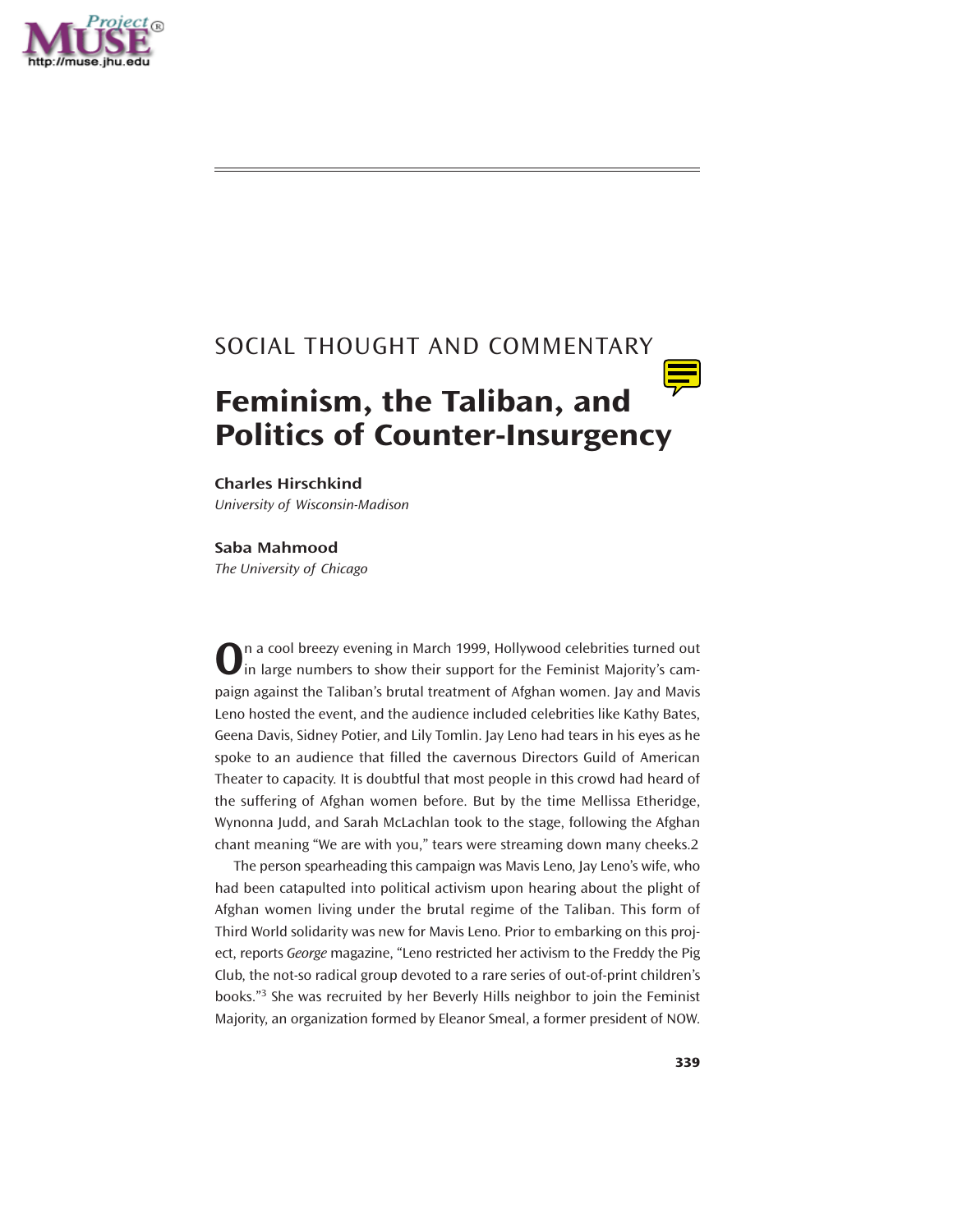Little did members of the Feminist Majority know that Leno would make the plight of Afghan women living under the Taliban rule a cause celebre: not only did the Hollywood celebrities join the ranks of what came to be called the "Stop Gender Apartheid in Afghanistan" campaign, but a large number of popular women's magazines (like Glamour, Jane, Teen, etc.), in addition to feminist journals like Sojourner, Off our Backs and Ms., carried articles on the plight of Afghan women living under the Taliban. The Lenos personally gave a contribution of \$100,000 to help kick off a public awareness campaign. Mavis Leno testified before the Senate Foreign Relations Committee, spoke to Unocal shareholders to dissuade them from investing in Afghanistan, and met with President Bill Clinton to convince him to change his wavering policy toward the Taliban. In addition, the Feminist Majority carried out a broad letter writing campaign targeted at the White House. The Feminist Majority claims that it was their work that eventually dissuaded Unocal officials to abandon their plans to develop a natural gas pipeline in Afghanistan, and convinced the Hollywoodfriendly Bill Clinton to condemn the Taliban regime.

Even skeptics who are normally leery of Western feminists' paternalistic desire to "save Third World women" were sympathetic to the Feminist Majority's campaign. This was in part because the restrictions that the Taliban had imposed on women in Afghanistan seemed atrocious by any standard: They forbade women from all positions of employment, eliminated schools for girls and university education for women in cities, outlawed women from leaving their homes unless accompanied by a close male relative, and forced women to wear the burqa (a head to toe covering with a mesh opening to see through). Women were reportedly beaten and flogged for violating Taliban edicts. There seemed to be little doubt in the minds of many that the United States, with its impressive political and economic leverage in the region, could help alleviate this sad state of affairs. As one friend put it, "Finally our government can do something good for women's rights out there, rather than working for corporate profits." Rallying against the Taliban to protest their policies against Afghan women provided a point of unity for groups from a range of political perspectives: from conservatives to liberals and radicals, from Republicans to Democrats, and from Hollywood glitterati to grass roots activists. By the time the war started, feminists like Smeal could be found cozily chatting with the generals about their shared enthusiasm for Operation Enduring Freedom and the possibility of women pilots commandeering F-16s.4

Among the key factors that facilitated this remarkable consensus, there are two in particular that we wish to explore here: the studied silence about the cru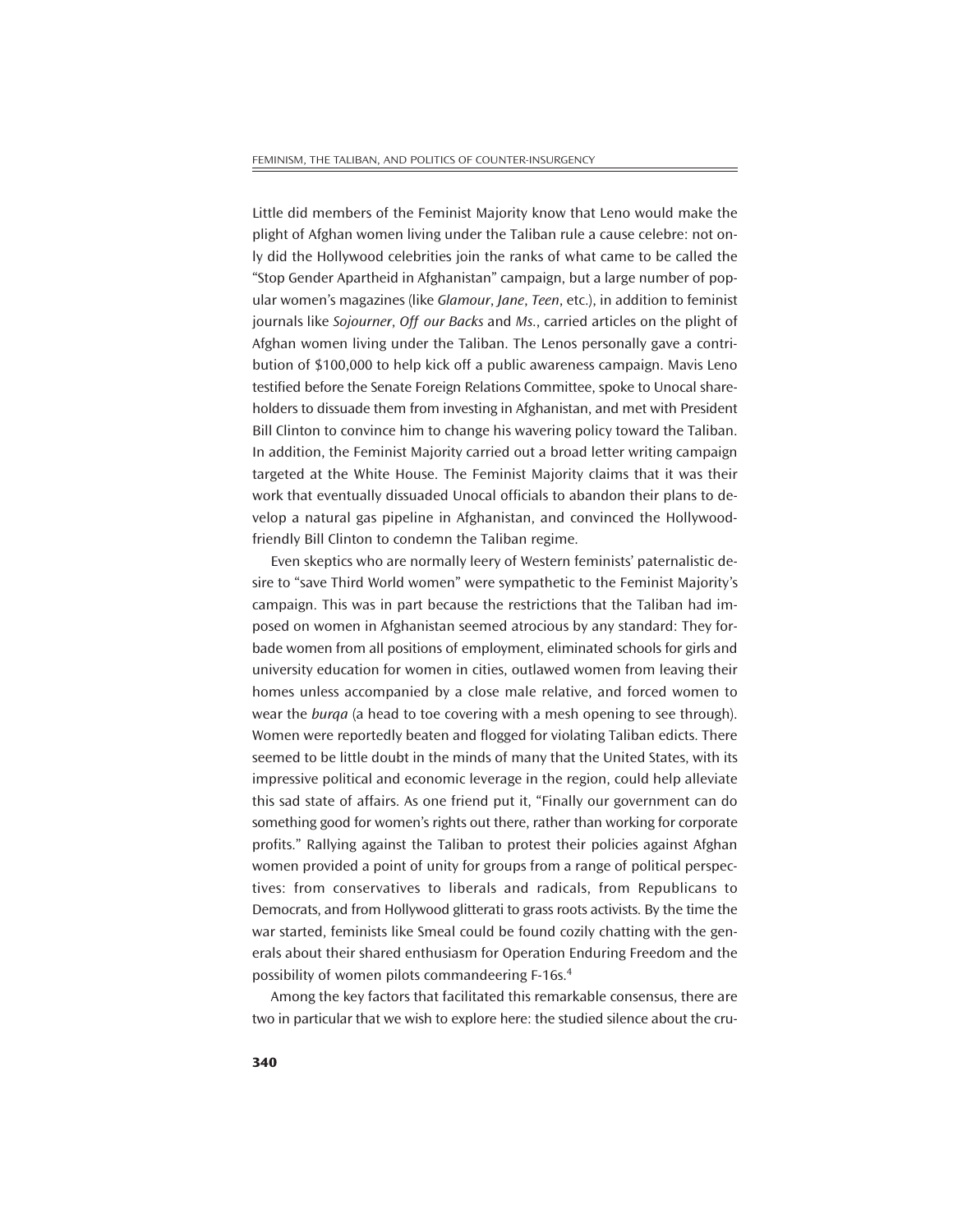cial role the United States had played in creating the miserable conditions under which Afghan women were living; and secondly, a whole set of questionable assumptions, anxieties, and prejudices embedded in the notion of Islamic fundamentalism. It was striking how a number of commentators, in discussions that preceded the war, regularly failed to connect the predicament of women in Afghanistan with the massive military and economic support that the US provided, as part of its Cold War strategy, to the most extreme of Afghan religious militant groups. This silence, a concomitant of the recharged enthusiasm for the US military both within academia and among the American public more generally, also characterized much of the response both to reports of mounting civilian casualties resulting from the bombing campaign, and to the widespread famine that the campaign threatened to aggravate. For example, as late as early December, the Feminist Majority website remained stubbornly focused on the ills of Taliban rule, with no mention of the 2.2 million victims of three years of drought who were put at greater risk of starvation because US bombing severely restricted the delivery of food aid. Indeed, the Feminist Majority made no attempts to join the calls issued by a number of humanitarian organizations—including the Afghan Women's Mission—to halt the bombing so that food might have been transported to the Afghans before winter set  $\text{in.}^5$  In the crusade to liberate Afghan women from the tyranny of Taliban rule, there seemed to be no limit of the violence to which Americans were willing to subject the Afghans, women and men alike. Afghanistan, so it appeared, had to bear another devastating war so that, as the New York Times triumphantly noted at the exodus of the Taliban from Kabul, women can now wear burqas "out of choice" rather than compulsion.

The twin figures of the Islamic fundamentalist and his female victim helped consolidate and popularize the view that such hardship and sacrifice were for Afghanistan's own good. Following the September 11th attacks, the burqaclad body of the Afghan woman became the visible sign of an invisible enemy that threatens not only "us," citizens of the West, but our entire civilization. This image, one foregrounded initially by the Feminist Majority campaign though later seized on by the Bush administration and the mainstream media, served as a key element in the construction of the Taliban as an enemy particularly deserving of our wrath because of their harsh treatment of women. As Laura Bush put it in her November  $17<sup>th</sup>$  radio address to the nation: "Civilized people throughout the world are speaking out in horror—not only because our hearts break for the women and children of Afghanistan, but also because in Afghanistan, we see the world the terrorists would like to impose on the rest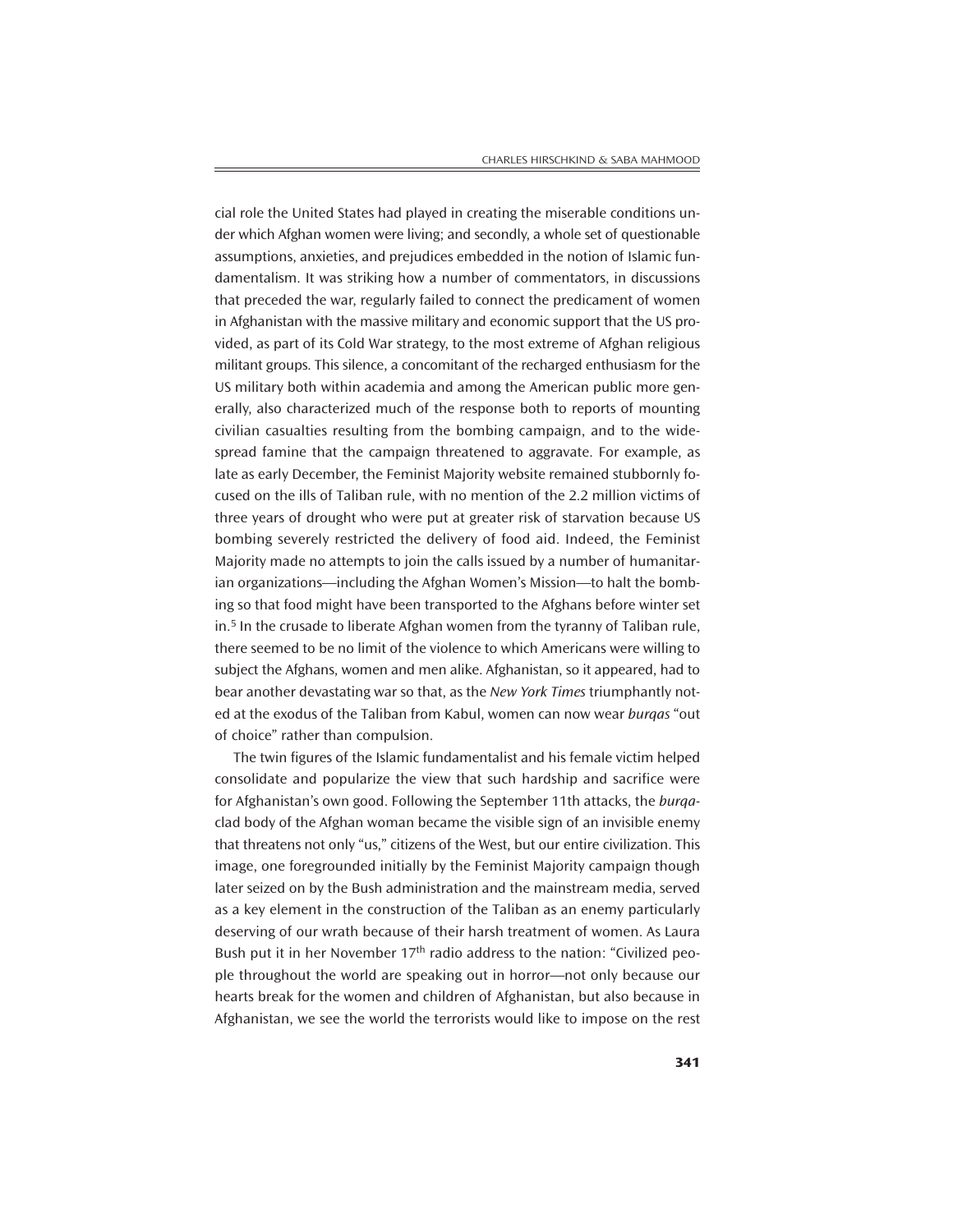of us." Not surprisingly, the military success of Operation Enduring Freedom was celebrated first and foremost as the liberation of Afghan women from Taliban control.

Our main concern here is not simply to dwell on the inadequacies of the campaign to rescue Afghan women by the Feminist Majority or other groups, but to address the larger set of assumptions and attitudes undergirding this campaign and that are reflected widely in American public opinion: attitudes about the proper place of public religious morality in modern Islamic societies, and in particular how such morality is seen to shape and constrain women's behavior. The Taliban in many ways have become a potent symbol of all that liberal public opinion regards as grievously wrong with Islamic societies these days, proof of the intense misogyny long ascribed to Islam, and most emphatically to those movements within Islam referred to as fundamentalist. That from the rubble left behind by the game of super power politics played out on Afghan bodies and communities, we can only identify the misogynist machinations of the Islamic fundamentalist testifies to the power this image bears, and the force it exerts on our political imagination.

### Counterinsurgency

It is striking that even among many of those who came to acknowledge the US involvement in the civil war in Afghanistan, the neat circuit of women's oppression, Taliban evil, and Islamic fundamentalism remained largely unchallenged. It is worthwhile here to briefly recall some of the stunning history of the conflict in Afghanistan. US concern for what was until then a neglected part of South West Asia was greatly heightened when the Soviet Union invaded Afghanistan in 1979. President Jimmy Carter signed a directive to begin covert operations in Afghanistan in order to harass the Soviet occupying forces by supplying funds, weapons, and other forms of support to the Afghan fighters known as the mujahedeen. By 1986, under the Reagan administration, this project had mushroomed into the largest covert operation in US history since WW II. Overall, the US funneled more than \$3 billion to the mujahedeen, with an equal if not greater amount coming from Saudi Arabia, one of the staunchest US allies. The Saudi monarchy had historically been lavish funders of anti-leftist forces around the globe. The aims of the Saudi monarchy to root out any communist influence from the Muslim world dovetailed with the Reagan Doctrine which had increased US support for anticommunist insurgencies against Soviet-backed regimes in various parts of the Third World.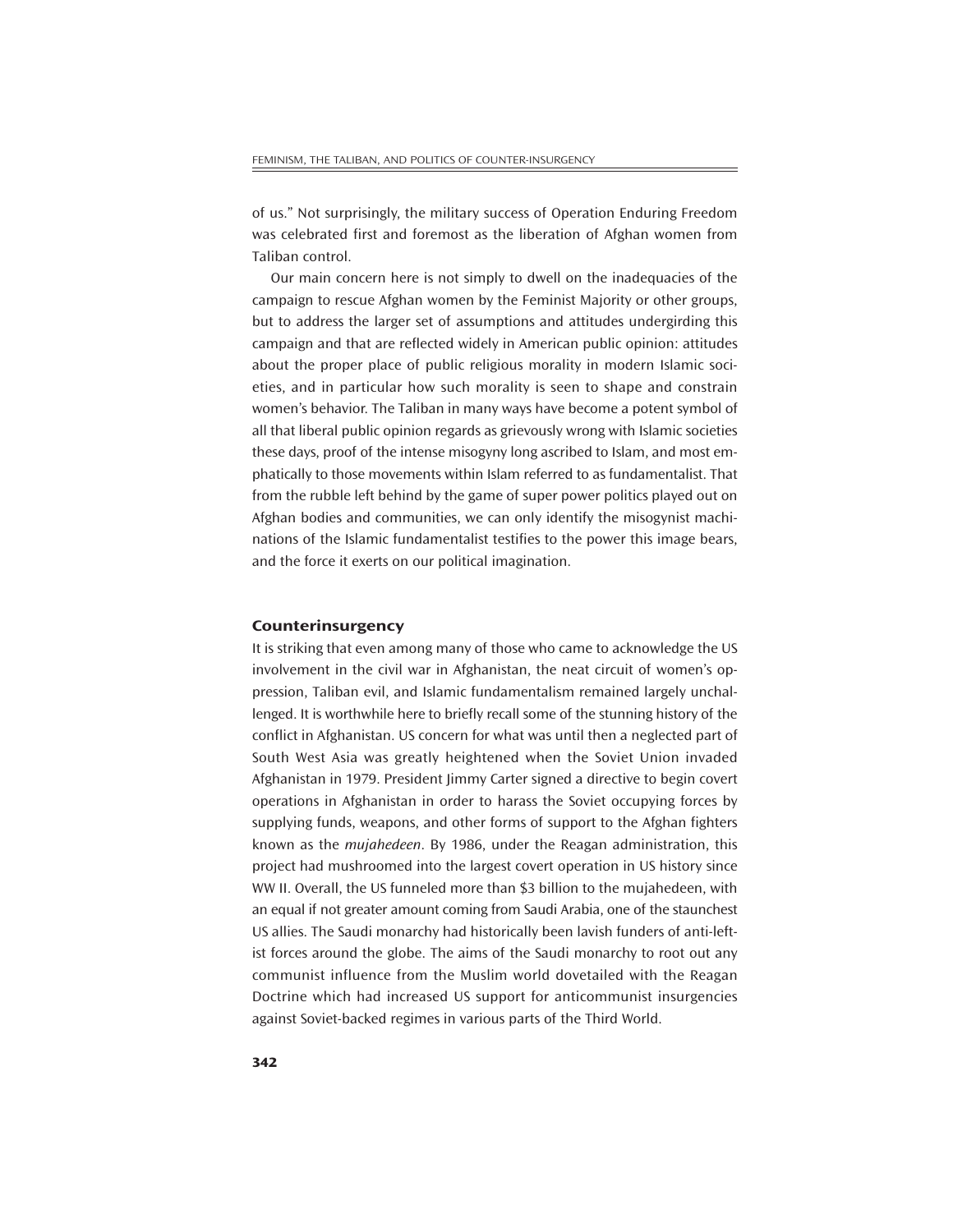Pakistan was the ground from which this covert operation was staged. The then military dictator of Pakistan, General Zia ul-Haq, who had just overthrown the democratically elected prime minister Zulfikar Ali Bhutto, was more than eager to oblige the Americans, not only as a means to obtain US economic aid but also to bolster the legitimacy of his military rule. Pakistan's Inter-Services Intelligence agency, or ISI, was a key player in both channeling US arms to the Afghan mujahedeen, as well as training them. The strategy that the CIA pursued in this covert operation was quite different from the one pursued in Nicaragua and Angola insofar as no Americans trained the mujahedeen directly—instead the CIA trained Pakistani instructors and members of the ISI.<sup>6</sup>

Throughout the Afghan war, critics of the CIA's covert operation voiced two major complaints: first, that the bulk of US aid was being funneled to the most extreme and conservative Islamic groups from the Afghan opposition; second, that as an indirect consequence of the CIA operation, the Afghanistan-Pakistan region was now the largest producer of heroin as well as a sizeable marketplace for illicit arms. Let us consider each of these. When Moscow first intervened militarily in Afghanistan in 1979, there were a variety of both Islamic and secularnationalist Afghan groups opposed to the Moscow-backed Communists, some of them espousing political and religious positions we would label "moderate." Yet the majority of the US aid (as much as 75%) was channeled to the most extremist of these opposition groups, an important consequence of which was the marginalization of moderate and secular voices. It is widely understood that the Pakistani agency ISI was instrumental in choosing these groups. But as the World Policy Journal noted, "There is no evidence to indicate that CIA officials or other US policymakers strenuously objected to the channeling of aid to the most extreme authoritarian elements of the Afghan resistance".<sup>7</sup>

One of the most favored of these groups was headed by Gulbuddin Hekmatyar, a man known for throwing acid in the faces of women who refused to wear the veil, and whose group received as much as 50% of US aid. When questioned about the US support of Hekmetyar, a CIA official in Pakistan explained, "Fanatics fight better."8 This policy of promoting extremist Islamic groups in the region, and equipping them with the most sophisticated military and intelligence equipment, had gradually, over a period of ten years, created the political climate in which the emergence of the Taliban was a predictable outcome. Even though the Taliban did not come into power until 1995, well after both the US and Soviet Union had withdrawn from the region, their methods were not much different from groups that the US and its allies had supported. Neither, for that matter, are the practices of the United States' more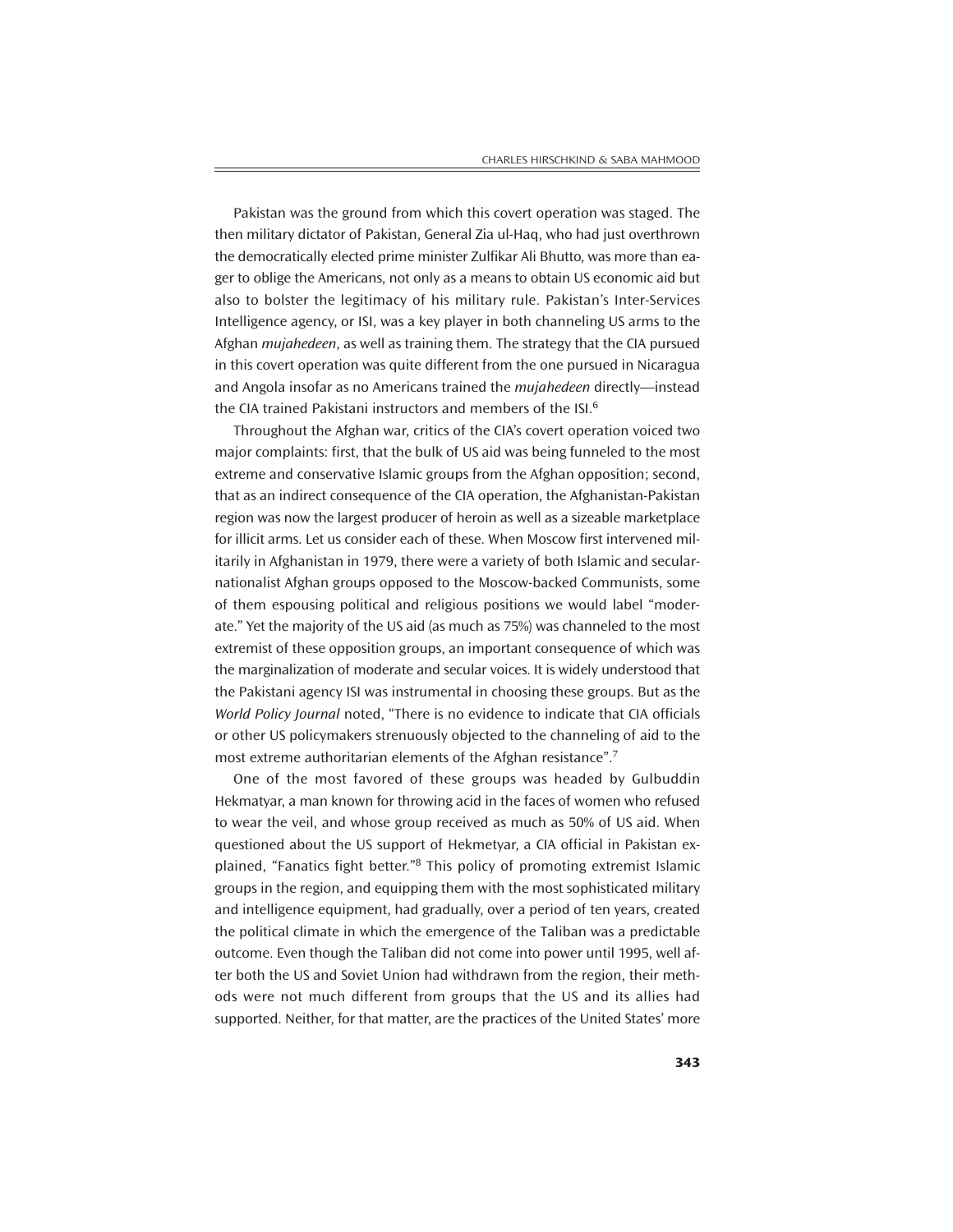recent allies, the Northern Alliance, a fact that is becoming evident since their seizure of power in Kabul. After the exodus of the Taliban, as the Northern Alliance were being legitimized in Germany, the widely respected Afghan women's organization, Revolutionary Association of the Women of Afghanistan, put out a statement saying "The people of the world need to know that in terms of widespread raping of girls and women from seven to 70, the track record of the Taliban can no way stand up against that of these very same Northern Alliance associates." 9

The arms pipeline established between the US-ISI-Mujahedeen was notoriously corrupt, and many of the arms that the CIA supplied ended up being sold in the open market as well as being channeled to groups of fighters already known for their excessively violent tactics against non-combatant peoples living within the area of conflict. The CIA turned a blind eye to this arms leak, chalking it up to the necessary cost of a covert operation, and in so doing, turned the region into one of the most heavily armed areas in the world.<sup>10</sup> In addition, as the Afghan mujahedeen gained control over liberated zones in Afghanistan, they required that their supporters grow opium to support the resistance. Under CIA and Pakistani protection, Pakistan military and Afghan resistance fighters opened heroin labs on the border between the two countries. By 1981 this region was supplying 60% of the US demand for heroin. In Pakistan the results were particularly horrendous: the number of heroin addicts rose from a handful in 1979 to one million two hundred thousand by 1995.11

In its literature, the Feminist Majority claims that "Afghanistan, under the Taliban rule, [had] become the number one producer of illicit opium and heroin in the world."12 Insomuch as the Taliban did not come to power until 1995 and Afghanistan was already the major supplier of world heroin by 1985, this was a misrepresentation of facts. On the contrary, according to the United Nations, the Taliban all but eliminated heroin production in the first year from the areas under their control.<sup>13</sup> Where heroin production did continue to flourish was in areas controlled by the Northern Alliance. Its cultivation has remained an important source of revenue for them, and indeed, since their rise to power, poppy cultivation has been revived in many of the areas from which the Taliban had managed to eliminate it. The Feminist Majority's misrepresentation of the Taliban drug policy was consistent with the overall picture that the group sought to present, one that held the Taliban solely responsible for the catastrophic situation that the Afghans, in particular women, faced.

Feminist Majority statements consistently ignored the devastation wrought by two decades of warfare in which women and children had suffered most heav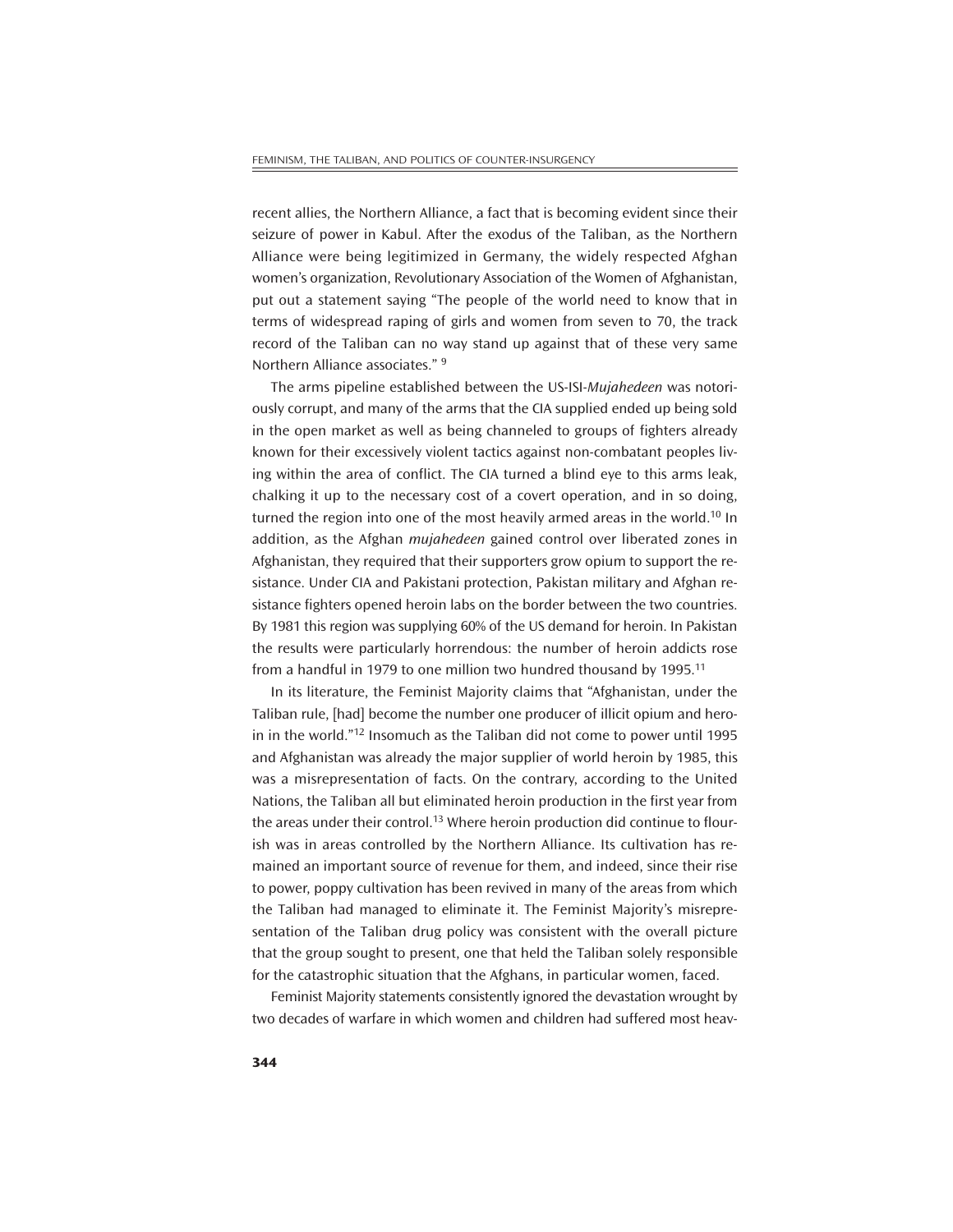ily, and instead suggested a relatively benign picture of women's lives prior to Taliban rule. For example, in 1998 when the Lenos announced their \$100,000 contribution to the Feminist Majority campaign, Mavis Leno said, "Two years ago women in Afghanistan could work, be educated, and move about freely. Then the Taliban seized power. Today women are prohibited from leaving their homes unless accompanied by a close male relative and are forced to wear the burqa. Girls and women are banned from schooling….No healthcare…no education…no freedom of movement. This nightmare is reality for 11.5 million women and girls in Afghanistan."14 It has been common knowledge for anyone interested in the region that Afghan men and women have long suffered from many of the ills that the Feminist Majority attributed to the Taliban. For example, in addition to being one of the poorest nations of the world, Afghanistan had, for a number of years, one of the highest infant and maternal mortality rates. These conditions were only exacerbated by twenty years of war during which the delicate balance of tribal power was radically destabilized by the influx of weapons, making ordinary people subject to violence on an unprecedented scale. As is often the case, the increased militarization of Afghan society made women more subject to violence than at any time before. During this period of civil war, perhaps two million Afghans were killed, and six million made refugees—75% of whom are women and children. Afghanistan today remains one of the most heavily landmined countries in the world, with people being maimed and killed on a daily basis. And if those weapons are inadequate, among the many types of collateral that the US has put into its recent deal with the country is a new stratum of unexploded munitions. Given these conditions, the narrow focus on Taliban rule by the Feminist Majority and other groups, and their silence on the channeling of US aid to the most brutal and violent Afghan groups (of which the Taliban were only one), must be seen as a dangerous simplification of a vastly more complicated problem. Why were conditions of war, militarization, and starvation considered to be less injurious to women than the lack of education, employment, and, most notably, in the media campaign, Western dress styles?

The silence among scholars and women's advocacy groups around these issues was coupled with a highly selective and limited representation of Afghan life under Taliban rule, one that filtered out all information that might contribute to a more nuanced understanding of Afghan women's situation. For example, the Taliban decree to ban girls and women from schools affected only a tiny minority of urban dwellers since the majority of the population reside in the rural areas where there are few schools: approximately 90% of women and 60% of men in Afghanistan are illiterate. Likewise, rarely was it mentioned that the Taliban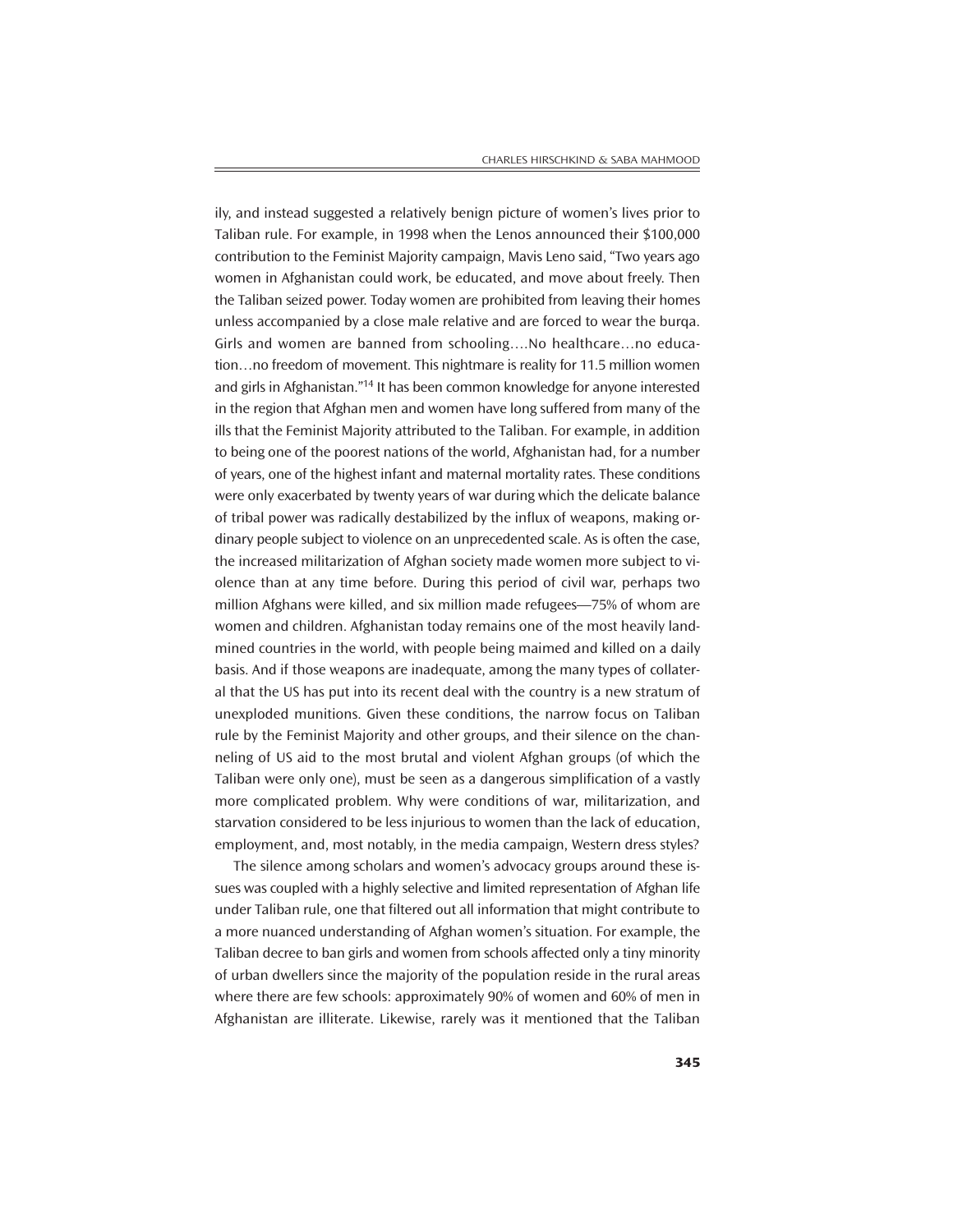policy of disarming the population, and the strict surveillance of all major areas under their control had made it possible for the first time in years for women to move outside their homes without fear of being raped (of course, being beaten for a variety of moral transgressions remained a distinct possibility). According to recent reports, this security is rapidly disintergrating. As the Agence France-Presse recently reported, "Just 10 weeks after the Taliban fled Kabul city, Afghans are already starting to say they felt safer under the now-defeated hardline militia than under the power-sharing interim administration that has replaced it. Murders, robberies and hijackings in the capital, factional clashes in the north and south of the country, instability in Kandahar and banditry on roads linking main centres are beginning to erode the optimism that greeted the inauguration of the interim administration on December 22."15

Equally relevant here is the fact that even though Taliban policies had made conditions much worse for urban women, they did not substantially affect the lives of the vast majority of rural women either because many of the Taliban edicts already mirrored facts of rural life, or because those edicts were never enforced. Sensitive writers documenting the catastrophy unfolding in Afghanistan have occasionally pointed this out. For example, an article published in the New Yorker noted that just outside of the urban centers, "one sees raised paths subdividing wheat fields…in which men and women work together and the women rarely wear the burka; indeed, since they are sweating and stooping so much, their heads often remain uncovered. The Taliban has scarcely altered the lives of uneducated women, except to make them almost entirely safe from rape."16 As the article suggested, one consequence of the admittedly oppressive regulations put into place by the Taliban was that life for the majority of Afghans had become considerably safer.17 Despite the availability of this kind of data, the Feminist Majority and other advocacy groups carefully kept any ambiguities out of their case against the Taliban as the sole perpetrators of the ills committed against Afghan women.

Taking these realities into account demands a more nuanced strategy on the part of anyone who wishes to help the women of Afghanistan in the long run. Already before the bombing began, one consequence of the campaign to rescue Afghan women was the dramatic reduction of humanitarian aid to Afghanistan, the brunt of which was borne by women and children as the most destitute members of the population.<sup>18</sup> When some of those concerned protested this outcome, they were chided for being soft on the Taliban.<sup>19</sup> It seemed like any attempt to widen the discussion beyond the admittedly brutal practices of the Taliban was doomed to be labeled as antithetical to women's interests.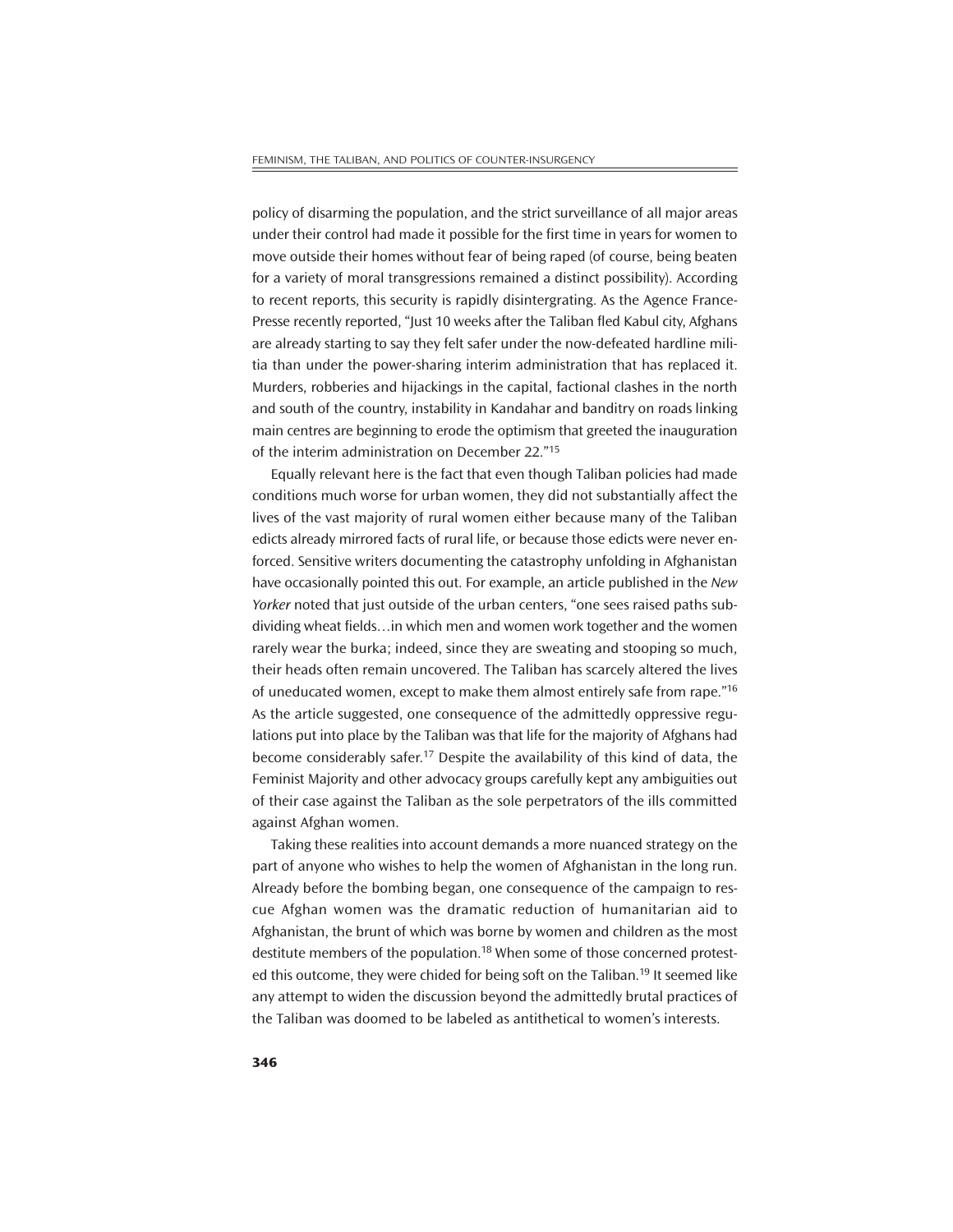# Fundamentalism

In addition to the uncritical stance adopted towards US foreign policy by many of those who took up the cause of Afghanistan's women, an important factor that inhibited a more complex analysis to emerge was the trope of Islamic fundamentalism, one that offered a ready-made explanation for whatever violence to which Afghan women were subjected. It seemed that historical analysis was unnecessary because images of veiled women, so skillfully marshaled by organization like the Feminist Majority, were explanation enough for what most Americans already knew: that Islam in a variety of its forms, and in particular so-called Islamic fundamentalism, is generally oppressive of women. Afghan women are only one of its more recent and dramatic victims. A more realistic assessment of the impact of Taliban rule on women living in conditions of militarization, social disintegration, intense poverty, and endless war could not be accommodated in this view and was therefore rejected. Instead, the trope of Islamic extremism allowed a vast field of wrongs suffered by Afghan women to be consolidated within a simple and singular explanatory framework, with the fundamentalist Taliban at its center.

The point we wish to make here is that Afghanistan and Pakistan have been entirely transformed by the roles they were recruited to play during the Cold War conflict. The vast dissemination of arms, military training, the creation of a thriving drug trade with its attendant criminal activity, and all of this in circumstances of desperate poverty, has had a radical impact on the conditions of moral and political action for the people in the region. Colombia may serve as a useful comparison in this regard. As it has been widely reported in the US media, the rampant violence in Colombia is directly tied to its status as one of the largest producers and traffickers of narcotics, and the proliferation of arms associated with this trade. Yet while we tend to acknowledge the role of militarization and drugs in the case of the ongoing violence in Colombia, in Afghanistan we instead seek explanations in the psychology of the so-called fundamentalist.

The wide currency such explanations enjoy, even among materialist feminists like Barbara Ehrenreich, is startling. In a recent op-ed piece in Los Angeles Times, Ehrenreich complains about the lack of analysis among progressives of the "hatred of women" that the Taliban, and Islamic fundamentalists more generally, exhibit. <sup>20</sup> She then proceeds to offer an explanation for this hatred through reference to a "global masculinity crisis" that Third World men are supposedly facing because of women's entry into arenas of employment and political participation. What accounts for the Taliban's misogyny in particular, she suggests, is the masculinist ethos of the all-male *madrasas* [religious schools]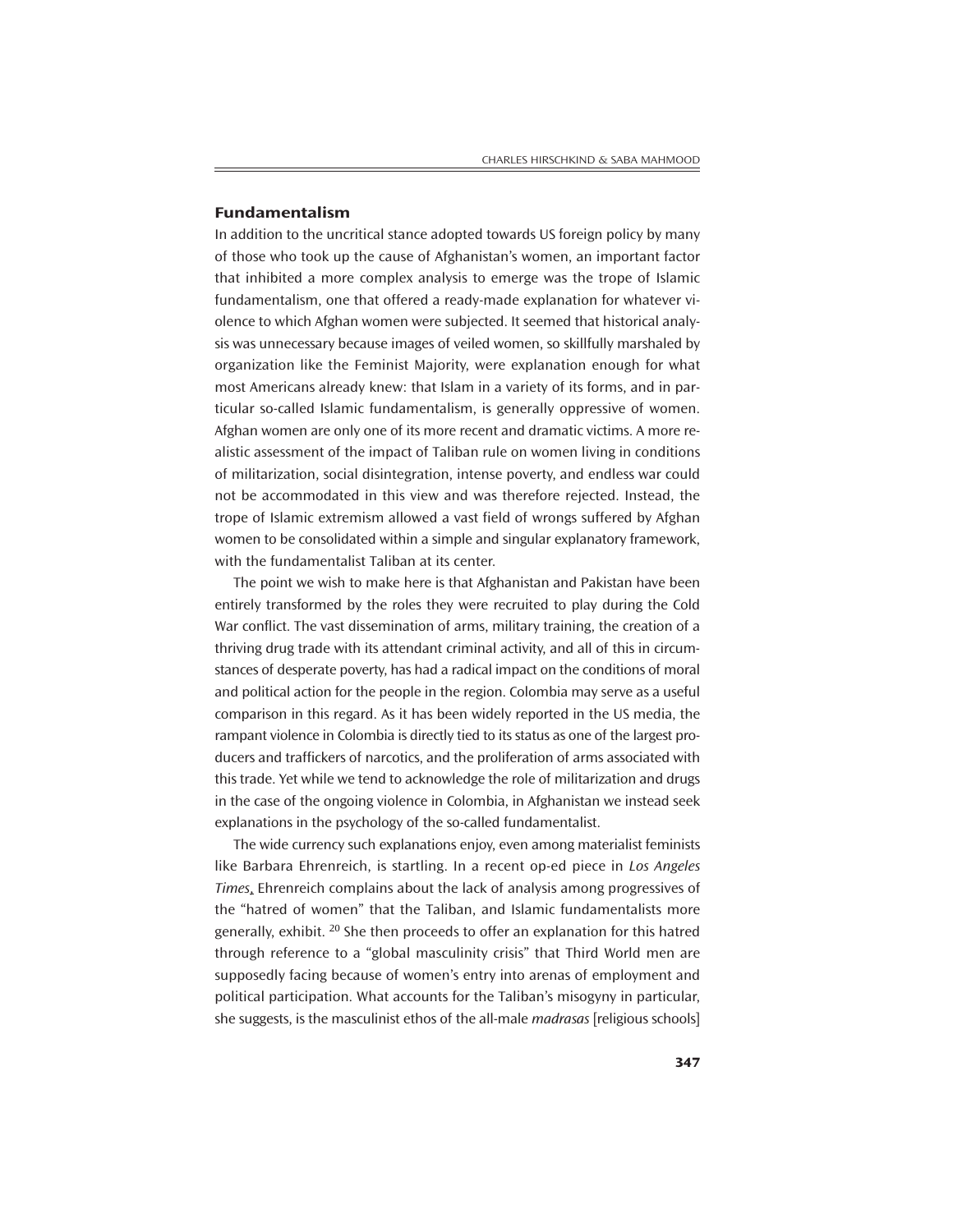devoid of the "potentially softening influence of mothers and sisters." Since Ehrenreich is a scholar who has often presented cogent analyses of the material conditions of gender inequality in this country, it is surprising that when it comes to Islam she too, like the Feminist Majority, can offer up an analysis of the conditions of Afghan women's lives that barely touches on the context of persistent war, rampant ethnic and tribal violence, and the complete unraveling of Afghanistan's complicated social fabric that resulted from the country's incorporation into the Cold War. Instead, Ehrenreich grounds her explanations in popular narratives of the psychological blowback produced by modernization ("masculinity crisis") and exemplified in the figure of the Muslim fundamentalist.

#### The pariahs of the world

What gives Islamic fundamentalism such explanatory power? To begin, note the variety of ideas, images, and fears that Islamic fundamentalism evokes in the American imagination: women wearing headscarves (now, burgas), the cutting off of hands and heads, massive crowds praying in unison, the imposition of a normative public morality grounded in a puritanical and legalistic interpretation of religious texts, a rejection and hatred of the West and its globalized culture, the desire to put aside history and return to a pristine past, and the quick recourse to violence against those who are different. In other words, the notion of fundamentalism collapses a rather heterogeneous collection of images and descriptions, linking them together as aspects of a singular socio-religious formation. Moreover, in their longstanding representation of Islam as violent spectacle (like a 1400-year-old train wreck), CNN and their competitors have managed to endow each one of these images with the power to immediately animate all of the others, each one a falling stone capable of bringing the avalanche of Islamic global terror down on the US. What allows this reduction is the idea that all of these phenomena are expressions of Islam in its dangerous and regressive form, its fundamentalist form.

Note also that this complex of features does not fit together in the way that the notion of fundamentalism implies, any more than, say, being a born-again Christian in the US entails one's willingness to assassinate doctors who perform abortions, or that being a Peruvian leftist is equivalent to being a supporter of Sendero Luminoso, or, for that matter, that liberalism fits with Nazism simply because the latter emerged in a liberal democracy (recall that Hitler came into power by popular vote). What is at stake here, however, is not simply a problem of definition, but of political strategy: that is, the reduction effected by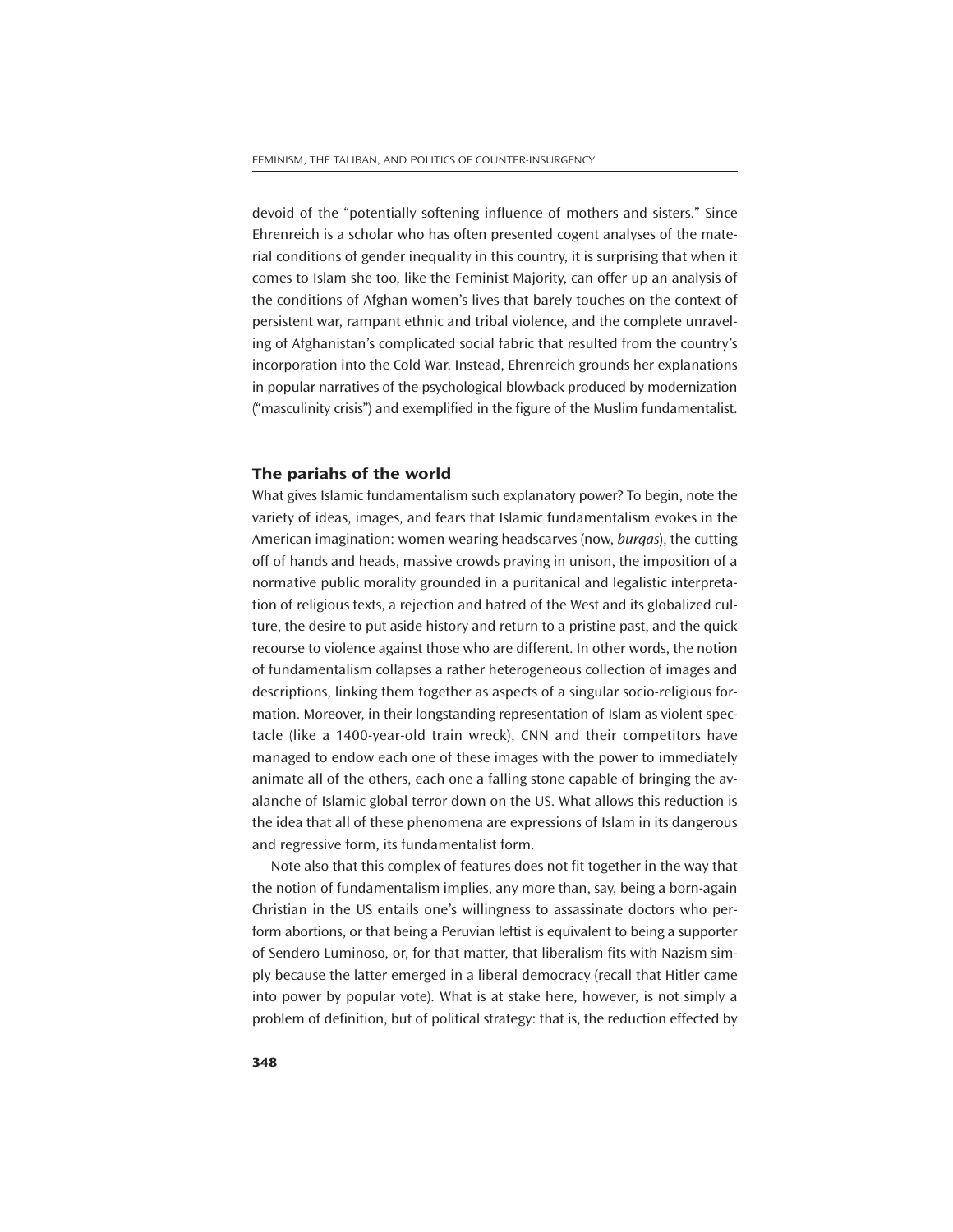terms like fundamentalism allows US public opinion in this moment to equate those who attacked New York and Washington with the Taliban regime in Afghanistan, with those Islamic schools that impart a strict interpretation of Islam, with Muslim preachers who criticize the US for its liberal social mores, with Arab families in Detroit that have daughters who wear headscarves. In so far as these different actors and institutions may be thought of as different faces of a global fundamentalism, now increasingly associated with terrorism, they may also be conceived of as legitimate targets, whether for intelligence gathering or for aerial bombing.

Let us give an example that points to the problems entailed by the concept of "global fundamentalism." Not unlike Afghan women now, Salman Rushdie's name also became a cause celèbre in the West in the 1980s when Ayatollah Khomeini issued a *fatwa* against Rushdie's life for having written a blasphemous book supposedly injurious to Muslim sensibilities. Rushdie has recently written two essays on the current crisis that are worth quoting from, particularly in light of the moral authority he has been accorded in Europe and the US as a defender of liberal freedoms. Referring to those who carried out the attacks on September 11, Rushdie writes:

"Whatever the killers were trying to achieve, it seems improbable that building a better world was part of it. The fundamentalist seeks to bring down a great deal more than buildings. Such people are against, to offer just a brief list, freedom of speech, a multi-party political system, universal adult suffrage, accountable government, Jews, homosexuals, women's rights, pluralism, secularism, short skirts, dancing, beardlessness, evolution theory, sex." He continues later, "The fundamentalist believes that we believe in nothing. In his world- view, he has his absolute certainties, while we are sunk in sybaritic indulgences. To prove him wrong, we must first know that he is wrong. We must agree on what matters: kissing in public places, bacon sandwiches, disagreement, cutting-edge fashion, literature, generosity, water, a more equitable distribution of the world's resources, movies, music, freedom of thought, beauty, love."21

This list couples, in bizarre fashion, the political principles at the heart of a liberal polity, on one hand, with those titillating icons of hetero-normative pleasure that trigger a warm feeling of self recognition and superiority among cosmopolitans. It is as if Rushdie worried that the staidness of the former could not convince without the sexiness of the latter (and here we would note that,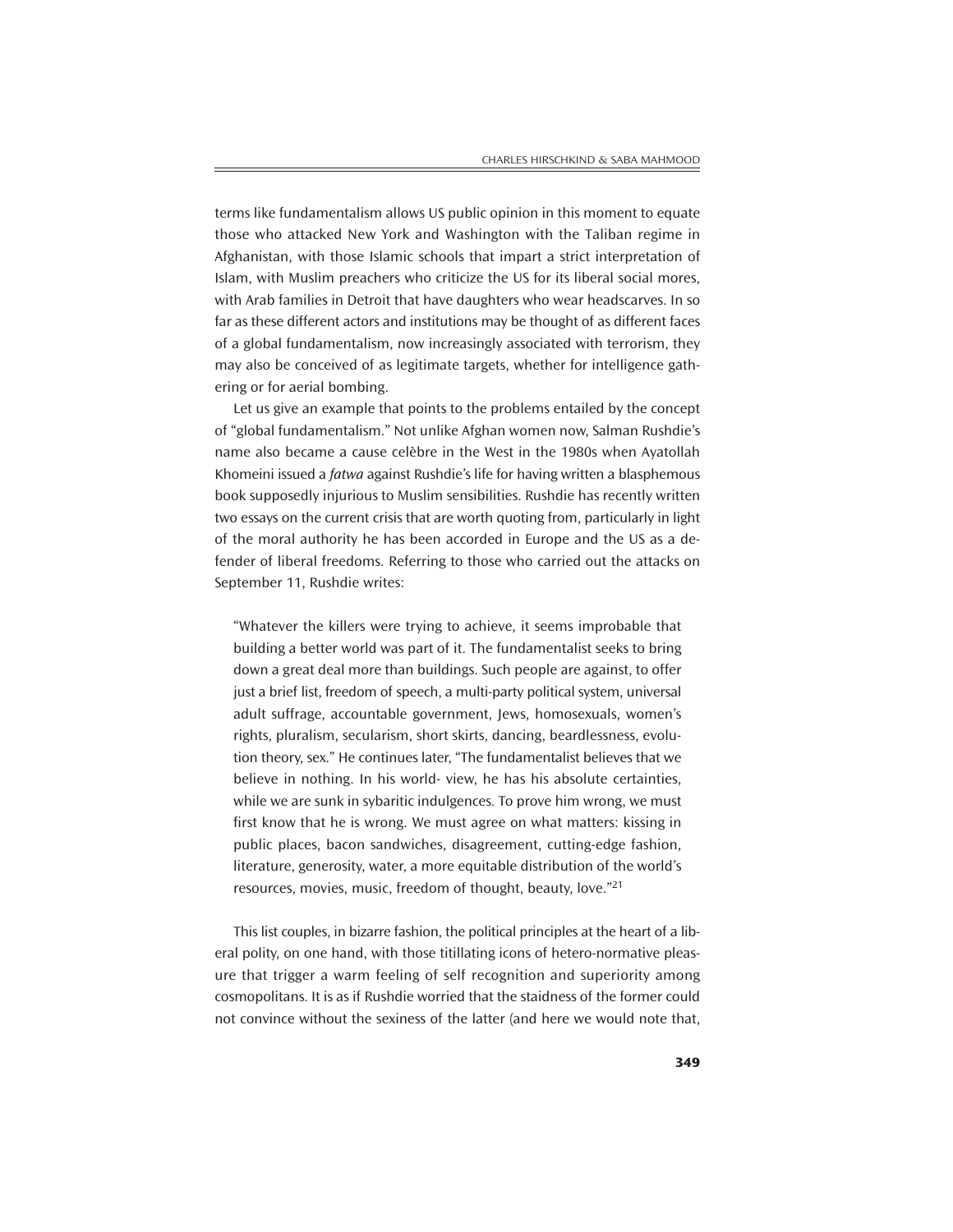among the multiple violences that have come to define Afghan women, it is an article of clothing that always appears at the top of the list). The rhetoric works something like this: a society in which women can't wear mini-skirts is also against adult suffrage; an equitable distribution of wealth demands kissing in public; eating bacon sandwiches (that is, pork) equips one to enjoy literature and movies. In other words, those who have increasingly come to see Islam as important to their lives, their politics, and their forms of public expression—and therefore don't eat pork, don't kiss in public, and don't subscribe to evolutionary theory—are destined to live within authoritarian, intolerant, and misogynist societies. The implicit suggestion is that any departure from Western cultural and political norms becomes a threat to all aspects of our lives, from our political system to our private pleasures. That this argument occurs today at a political moment in which Americans are being told to be on constant alert for "suspicious looking people" should give us some pause and provoke reflection.

Rushdie's statements are also misleading in their portrayal of contemporary Islamic movements, or what he refers to as fundamentalism. A large sector of the Islamic movement, pace Rushdie, is neither against a multi-party political system, nor universal suffrage and accountable government. In fact, in many parts of the Muslim world (such as Egypt, Indonesia, Turkey, and Tunisia), Islamic political parties contest elections when allowed, and are a part of the voices striving for greater democratization and political liberalization. In Egypt, for example, the Labor Party (Hizb al-Amal), in coalition with one of the major Islamist organizations in the Middle East, the Muslim Brotherhood, regularly floats candidates in local and national elections. In addition, over the last ten years, the Egyptian unions of physicians, engineers, and lawyers have elected Islamist activists to serve as their leaders and representatives. In many cases, it is the quasi-secular governments of Muslim countries that have banned Islamist political parties (as is the case in Turkey, Egypt, Tunisia) from participating in the electoral process. In doing so, they have only given weight to the militants' argument that the sole avenue for political change is armed struggle and guerilla warfare. Other currents within the Islamic movement are engaged in pietistic and welfare activities, and have little to do with electoral political reform, let alone militant activism. In other words, the disparate currents within contemporary Islam, all of which are lumped together under the rubric of fundamentalism, do not cohere in a singular movement definable for its dangerous regressivity. They differ in their goals, their politics, their models of society, and their understandings of moral responsibility. It is particularly important to recognize these differences in the context of today's burgeoning conflict.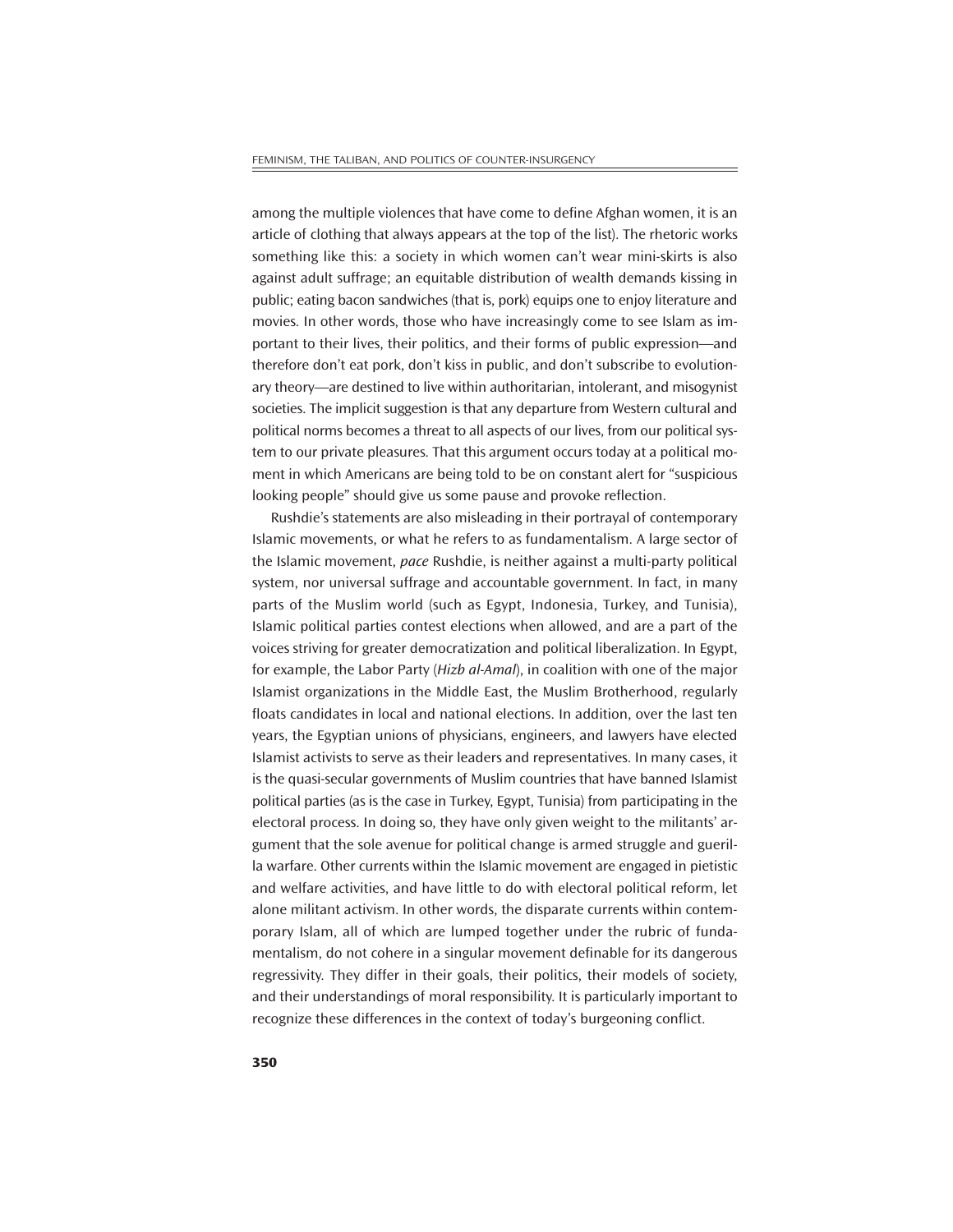# Public religion

One reason why Islamic movements make many liberals and progressives uncomfortable is the Islamists' introduction of religious concerns into what are considered to be properly political issues. The argument is often made that if the Muslim world is to become modern and civilized, it must assign Islam to the space of the private and personal. When religion is allowed to enter into public debate and make political claims, we are told, it results in rigid and intolerant policies that are particularly injurious to women and minorities. Once again we quote from Salman Rushdie who reiterates this admonishment to the Muslim world: "The restoration of religion to the sphere of the personal, its depoliticization, is the nettle that all Muslim societies must grasp in order to become modern….If terrorism is to be defeated, the world of Islam must take on board the secular-humanist principles on which the modern is based, and without which Muslim countries' freedom will remain a distant dream."<sup>22</sup>

One of the many problems with such a formulation is that it ignores the multiple ways in which the public and private are linked in contemporary society. As many scholars have argued for some time now, the division between the public and the private is quite porous; the two are ineluctably intertwined in myriad ways. The most striking example of this linkage is the reaction that the adoption of the veil provoked in some European and Middle Eastern countries. In France, for example, the decision on the part of Muslim schoolgirls to wear the headscarf was denounced as injurious to French public life and in 1994 the French government banned the headscarves from public schools. Similarly, between 1998-2000, more than 25,000 women were barred from Turkey's college campuses because they refused to remove the headscarves, and hundreds of government employees were fired, demoted or transferred for the same reason.<sup>23</sup> In all of these instances, the pleas of the young women that their adoption of the veil was an expression of their personal faith, and not an endorsement of state-censured Islamist politics, went unheeded.

Both of these examples demonstrate not simply that the private and the public are inter-twined, but more importantly that only certain expressions of "personal faith"—and not others—are to be tolerated even in modern liberal societies. That is, what gets relegated to the sphere of the personal is still a *pub*lic decision. Thus we need to put to question the idea suggested by Rushdie, among others, that were Muslims simply to privatize their faith, their behavior would become acceptable to secular sensibilities.

One of the reasons why the veil provoked such a passionate response even among feminists in France is the assumption that it potently symbolizes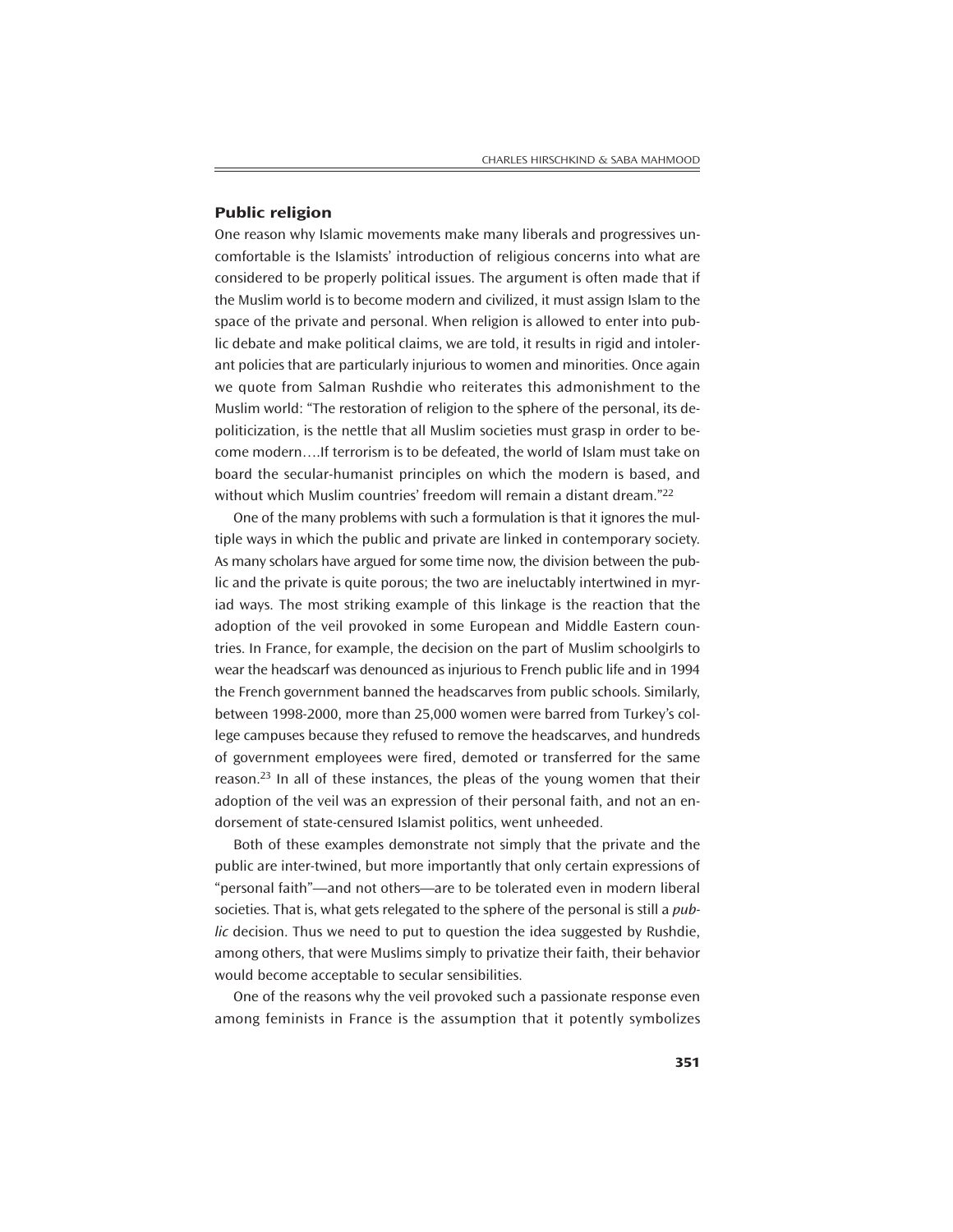women's subordinate status within Islam. A number of French feminists supported the ban on the headscarf because, as a leading French feminist intellectual, Elizabeth Badinter, put it, "The veil…is the symbol of the oppression of a sex. Putting on torn jeans, wearing yellow, green, or blue hair, this is an act of freedom with regard to social conventions. Putting a veil on the head, this is an act of submission. It burdens a woman's whole life."24 While the veil's symbolic meaning has been frequently discussed, particularly by those opposed to it, the question is far more complicated than suggested here. The veil has been freighted with so many meanings in contemporary social and political conflicts that any ascription of a singular meaning to it—such as 'symbol of women's oppression'—is unconvincing. Think of the very different contexts within which the practice of veiling is undertaken, for example, in Afghanistan, France, Turkey, or for that matter the US. Whereas the veil was forced on urban women in Afghanistan by the Taliban under the threat of physical violence, in France its adoption has, in many instances, come in the context of young women going against their parents' more assimilated life-styles. In Turkey, on the other hand, the coercive powers of the law were marshaled, back in the 1920s, to force woman to unveil. More recently, the practice of veiling has gained ascendancy as part of an opposition movement protesting the rigid policies of a state that insists on dictating the ways in which personal practices of religious piety should appear in public. Note that this is not to say the veil never works to signify women's oppression. The point is that to speak about the meaning of the veil in any of these contexts requires a lot more analytical work than that undertaken by those who oppose its adoption.

It is interesting that Badinter opposes the decision to veil by young Muslims girls on the grounds that, as an act in accord with (and therefore not in contest with) Islamic norms of female modesty, it does not rise to the status of "an act of freedom in regards to social conventions." This points out the degree to which the normative subject of feminism remains a liberatory one: one who contests social norms (by wearing torn jeans and dying her hair blue), but not one who finds purpose, value, and pride in the struggle to live in accord with certain tradition sanctioned virtues. Women's voluntary adoption of what are considered to be patriarchal practices are often explained by feminists in terms of false consciousness, or an internalization of patriarchal social values by those who live within the asphyxiating confines of traditional societies. Even those analyses that demonstrate the workings of women's subversive agency in the enactment of social conventions remain circumscribed within the singular logic of subordination and insubordination. A Muslim woman can only be one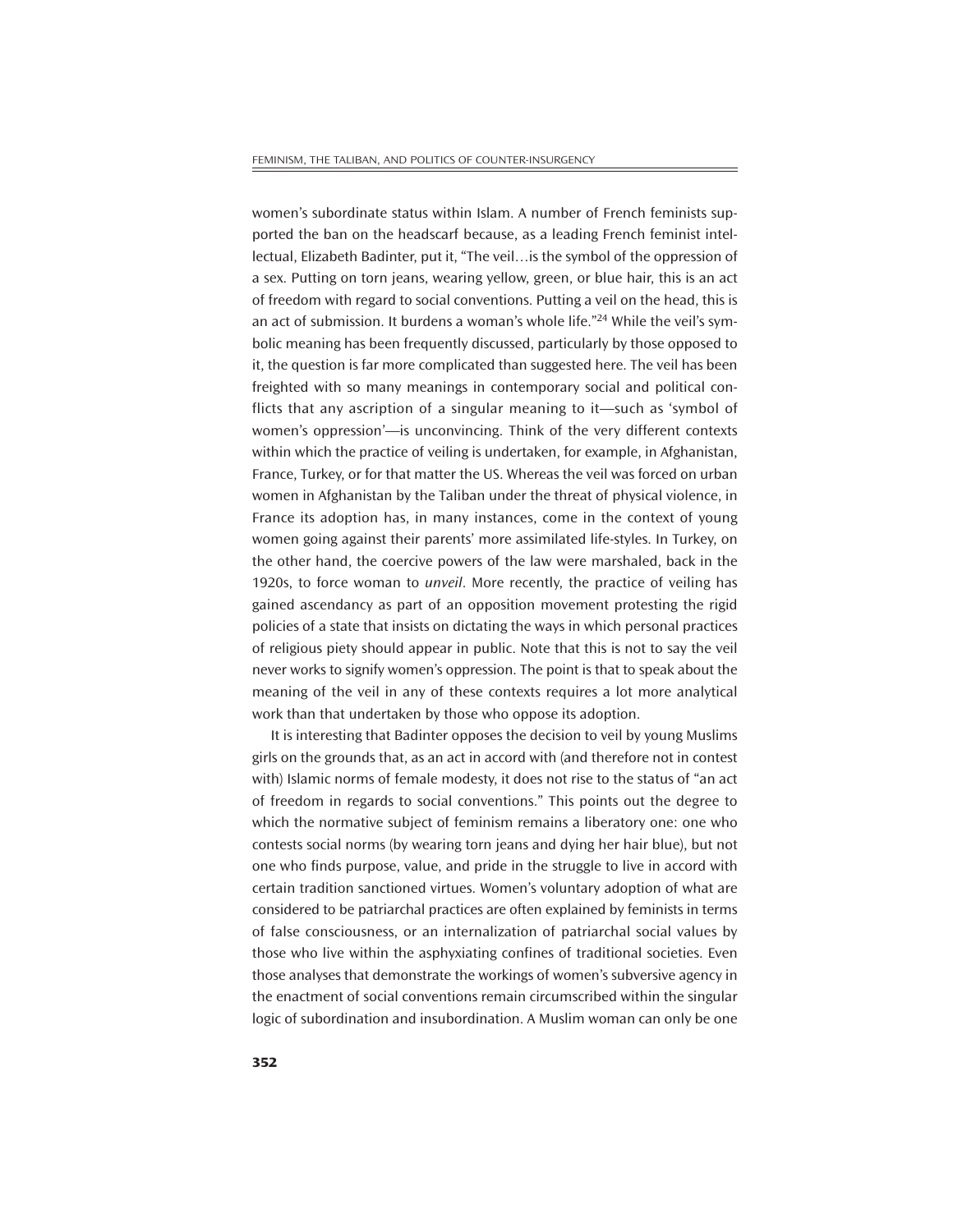of two things, either uncovered, and therefore liberated, or veiled, and thus still, to some degree, subordinate. Can our bras, ties, pants, miniskirts, underwear, and bathing suits all be so easily arrayed on one or the other side of this divide? Can our daily activities and life decisions really be captured and understood within this logic of freedom or captivity?

We need a way to think about the lives of Muslim women outside this simple opposition. This is especially so in those moments of crisis, such as today, when we tend to forget that the particular set of desires, needs, hopes, and pleasures that liberals and progressives embrace do not *necessarily* exhaust the possibilities of human flourishing. We need to recognize that, whatever effect it has had on the women who wear it, the veil has also had a radical impact on our own field of vision, on our capacity to recognize Muslim societies for something other than misogyny and patriarchal violence. Our ability to respond, morally and politically, in a responsible way to these forms of violence will depend on extending these powers of sight.

#### **NOTES**

<sup>1</sup> We would like to thank Noah Solomon and Scott Richard for their research assistance in gathering the pertinent data for this article.

<sup>2</sup> Stacie Stukin, "Warrior Princes," George, July 1999.

<sup>3</sup> Stukin, p. 45.

<sup>4</sup> Sharon Lerner, "Feminists Agonize Over War in Afghanistan: What Women Want," The Village Voice, October 31, 2000.

<sup>5</sup> The Afghan Women's Mission reported that according to UNICEF, "Two million people do not have enough food to last the winter, and 500,000 of them will be unreachable after snow begins to fall in mid-November." From the press release issued by Afghan Women's Mission, October 2001, http://www.afghanwomensmission.org.

<sup>6</sup> Steve Coll, "Anatomy of a Victory: CIA's Covert Afghan War," The Washington Post, July 19, 1992.

<sup>7</sup> World Policy Journal, "The Unintended Consequences of Afghanistan," Spring 1994, p. 81.

<sup>8</sup> Diego Cordovez and Selig Harrison, Out of Afghanistan: The Inside Story of Soviet Withdrawal (New York: Oxford University Press), pp.62-63.

<sup>9</sup> Reuters Wire Service, "Afghan Women's Group Gloomy of the Post-Taliban Era," December 10, 2001.

<sup>10</sup> Electronic Telegraph reported that the CIA had spent "more than L70 million in a belated and often bungled operation to buy back the missiles" it had provided to the Afghan resistance (Daniel Mcgrory, "CIA Stung by Its Stingers," November 3, 1996).

<sup>11</sup> Alfred McCoy, The Politics of Heroin (New York: Lawrence Hill Books), pp. 445-460.

 $12$  From "Campaign to Stop Gender Apartheid in Afghanistan Organizational Co-Sponsor Resolution," http://www.feminist.org/afghan/afghanresolution/html (July 4, 2000).